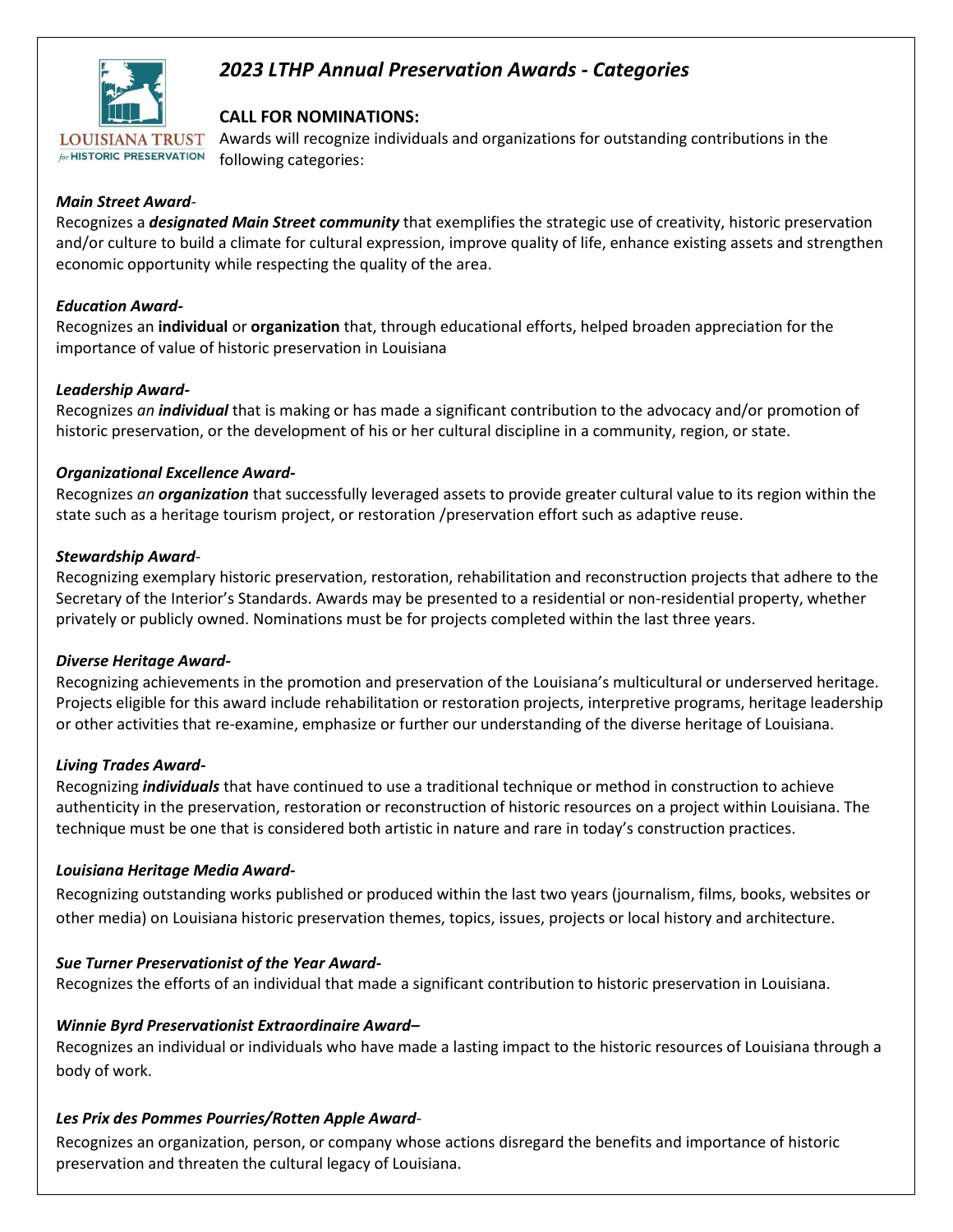# *2023 LTHP Annual Awards Submission Instructions*

Nominations with supporting materials must be sent to: LTHP PO Box 1857, Baton Rouge, LA 70821 or electronically sent to [wprince@lthp.org](mailto:wprince@lthp.org) by **January 30, 2023.**

Submit the following items for a nomination:

1. Complete Nomination Form - with only one nomination per form.

2. One page narrative stating why this individual or organization or community deserves a LTHP Annual Preservation Award. Explain why the nominee's efforts and accomplishments are noteworthy. The narrative must address the category in which the nominee is being recommended and the evaluation criteria. For an individual being nominated, include general biographical information and community and professional affiliations. Please provide detailed information, since this will be used to introduce the winner when presenting the award.

3. Optional: Supporting material documenting the nominee's contributions such as email attachments or links to video recordings, press clippings, Catalogs, images (slides, digital or print), programs letters of support, etc.

## **EVALUATION CRITERIA**

Awards are based on:

- Significance and magnitude of the nominee's contributions and / or achievements.
- Consistent or innovative involvement with and commitment to culture.
- Benefit of the nominee's contributions to Louisiana's cultural industries.

Please note, the number of nominations received for a particular individual, organization or community does not increase chance of being selected.

*LTHP reserves the right to reassign the nominee to a different awards category, where fitting.*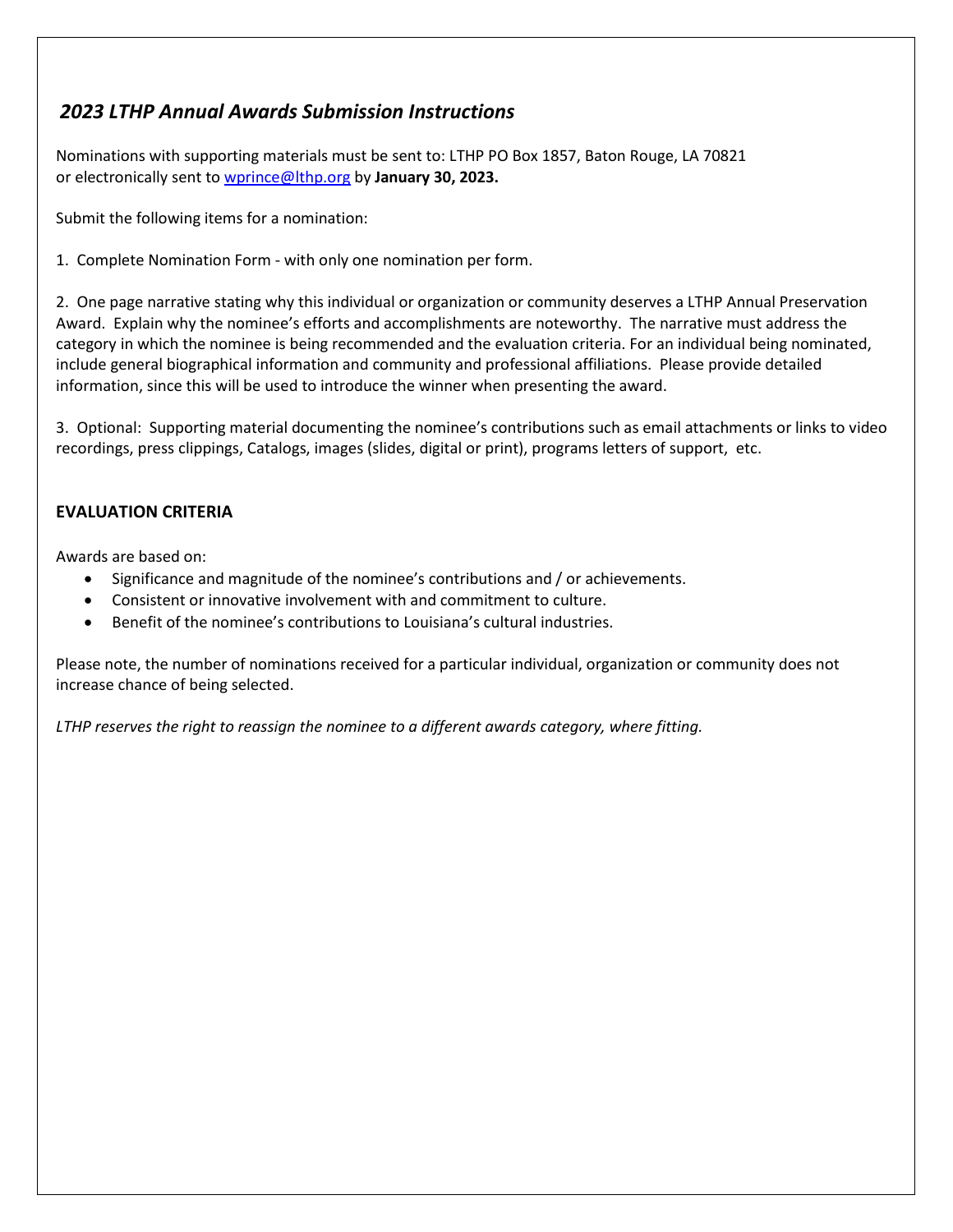| Historic Preservation Awards:                    |                       |                                                                                                                                        |                                  |
|--------------------------------------------------|-----------------------|----------------------------------------------------------------------------------------------------------------------------------------|----------------------------------|
| Main Street Award                                |                       | Diverse Heritage Award                                                                                                                 |                                  |
| <b>Education Award</b>                           |                       | Living Trades Award                                                                                                                    |                                  |
| Leadership Award                                 |                       | Louisiana Heritage Media Award                                                                                                         |                                  |
| Organizational Excellence Award                  |                       | Stewardship Award                                                                                                                      | <b>LOUISIANA TRUST</b>           |
| Sue Turner Preservationist of the Year Award     |                       |                                                                                                                                        | for <b>HISTORIC PRESERVATION</b> |
| Winnie Byrd Preservationist Extraordinaire Award |                       |                                                                                                                                        |                                  |
| Les Prix des Pommes Pourries/Rotten Apple Award  |                       |                                                                                                                                        |                                  |
|                                                  |                       |                                                                                                                                        |                                  |
| Nominee:                                         |                       |                                                                                                                                        |                                  |
| Mailing Address:                                 |                       | City:                                                                                                                                  |                                  |
| State:                                           | ZIP:                  | Parish:                                                                                                                                |                                  |
| Phone:                                           | Email:                |                                                                                                                                        |                                  |
| <b>Contact Person:</b>                           |                       |                                                                                                                                        |                                  |
| If different than nominee                        |                       |                                                                                                                                        |                                  |
|                                                  |                       |                                                                                                                                        |                                  |
| <b>Contact Phone:</b>                            | <b>Contact Email:</b> |                                                                                                                                        |                                  |
|                                                  |                       | Information to support this nomination for the selected award category: - Please attach a separate narrative and supporting documents. |                                  |
|                                                  |                       |                                                                                                                                        |                                  |
|                                                  |                       |                                                                                                                                        |                                  |
|                                                  |                       |                                                                                                                                        |                                  |
|                                                  |                       |                                                                                                                                        |                                  |
|                                                  |                       |                                                                                                                                        |                                  |
|                                                  |                       |                                                                                                                                        |                                  |
|                                                  |                       |                                                                                                                                        |                                  |
|                                                  |                       |                                                                                                                                        |                                  |
| Nominator:                                       |                       |                                                                                                                                        |                                  |
| Mailing Address:                                 |                       | City:                                                                                                                                  |                                  |
| State:                                           | ZIP:                  | Parish:                                                                                                                                |                                  |
|                                                  |                       |                                                                                                                                        |                                  |
| Phone:                                           | Email:                |                                                                                                                                        |                                  |
| <b>Contact Person:</b>                           |                       |                                                                                                                                        |                                  |
| If different than nominator                      |                       |                                                                                                                                        |                                  |
| <b>Contact Phone:</b>                            | Contact Email:        |                                                                                                                                        |                                  |
|                                                  |                       |                                                                                                                                        |                                  |